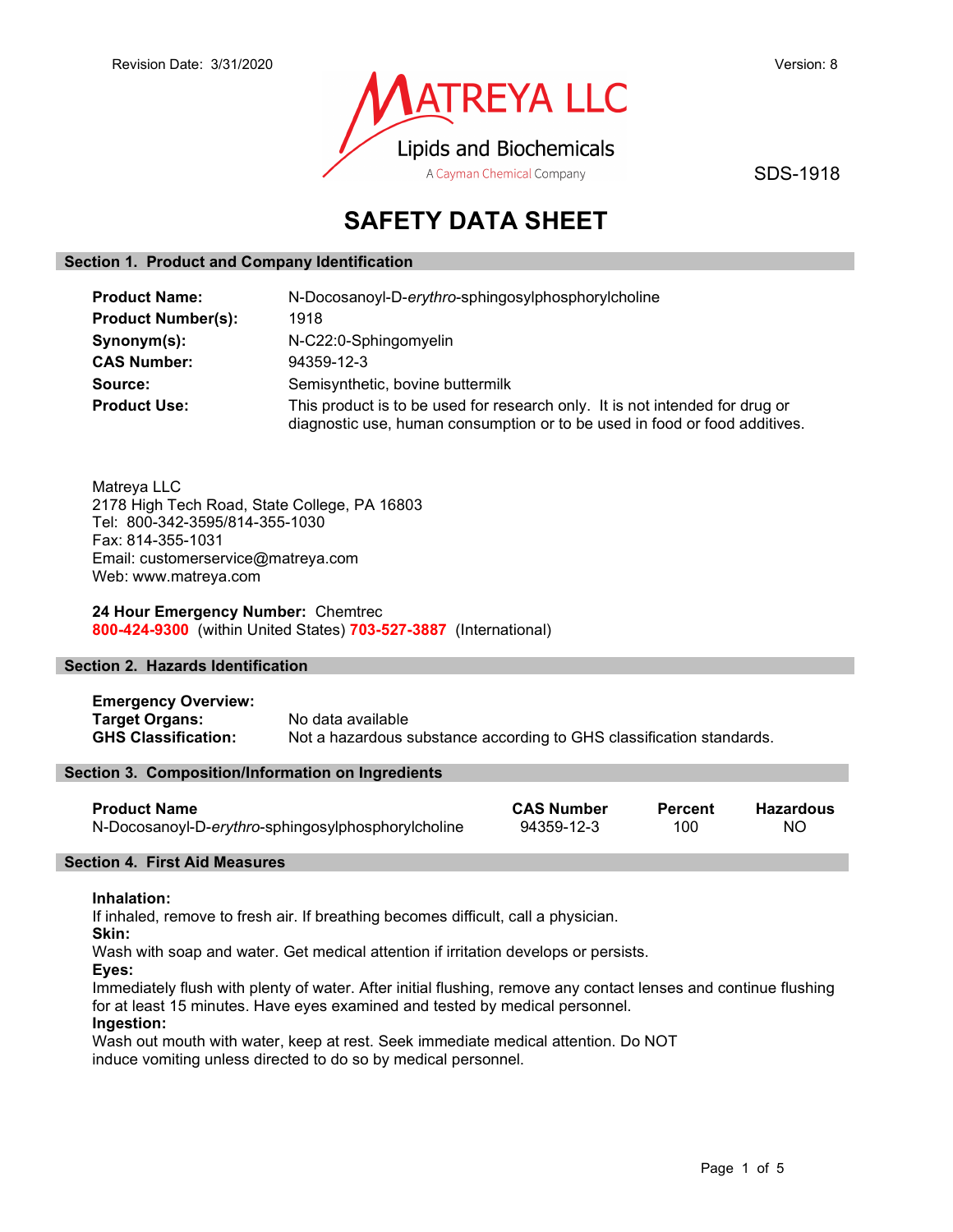# Section 5. Fire Fighting Measures

## Suitable extinguishing media: Use dry chemical, alcohol-resistant appropriate foam, carbon dioxide, or water spray. Specific hazards arising from the chemical: No data available Special protective actions for fire fighters: No data available Special protective equipment for fire fighters: Wear breathing apparatus and use water spray to keep fire-exposed containers cool.

## Section 6. Accidental Release Measures

## Personal precautions:

Wear appropriate personal protective equipment. After contact with skin, wash immediately with plenty of water.

#### Environmental precautions:

Do not let product enter drains.

## Methods and Materials for containment and cleaning up:

Sweep up and keep in suitable, closed container for disposal.

# Section 7. Handling and Storage

#### Precautions for safe handling:

Avoid contact with eyes, skin or clothing. Do not ingest. Use only with adequate ventilation. Keep sealed when not in use. Wear appropriate personal protective equipment.

# Conditions for safe storage, including incompatibilities:

Recommended storage temperature: -20°C. Keep container tightly closed in a dry and well-ventilated place.

#### Section 8. Exposure Controls/Personal Protection

This product contains no substances with occupational exposure limit values.

#### Engineering Controls:

No specific ventilation required. Personal Protective Equipment:

#### Respiratory protection:

Respiratory protection is not required. Where protection from nuisance levels of dusts are desired, use type N95 (US) or type P1 (EN 143) dust masks. Use respirators and components tested and approved under appropriate government standards such as NIOSH (US) or CEN (EU).

#### Hand protection:

For prolonged or repeated contact use protective gloves. Recommended: Nitrile rubber Eye protection:

Safety eyewear should be worn at all times to avoid exposure to liquid splashes, mists, or dusts. Recommended: Safety glasses with side shields or goggles.

#### Skin protection:

Protective clothing should be selected specifically for the working place, depending on concentration and quantity of the hazardous substances handled. Recommended: Lab coat

#### Section 9. Physical and Chemical Properties

Appearance: Solid Odor: No data available **Odor threshold:** No data available **pH:**  $\blacksquare$ Melting/Freezing point: No data available Initial boiling point and boiling range: No data available Flash point: No data available Evaporation rate: No data available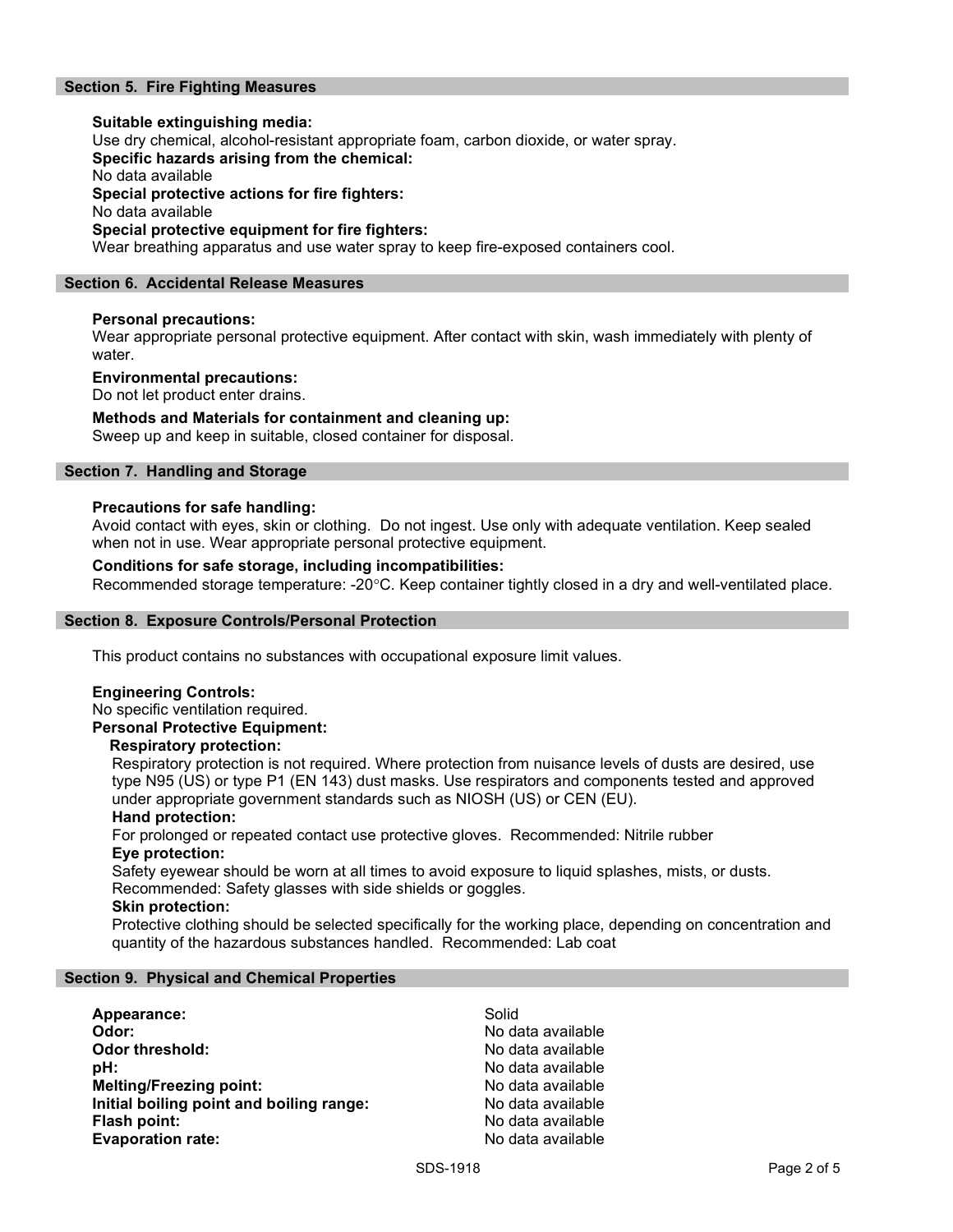Flammability (solid, gas):<br>
Upper/Lower flammability or explosive limit: No data available Upper/Lower flammability or explosive limit: No data available Vapor pressure: Vapor density: No data available Relative density: No data available Solubility (ies): The solubility (ies): Ethanol, methanol, chloroform/methanol, 14:1 Partition coefficient (n-octanol/water): No data available Auto-ignition temperature: No data available Decomposition temperature: No data available **Viscosity:**  $\blacksquare$  No data available Molecular formula:  $\blacksquare$   $\blacksquare$   $\blacksquare$   $\blacksquare$   $\blacksquare$   $\blacksquare$   $\blacksquare$   $\blacksquare$   $\blacksquare$   $\blacksquare$   $\blacksquare$   $\blacksquare$   $\blacksquare$   $\blacksquare$   $\blacksquare$   $\blacksquare$   $\blacksquare$   $\blacksquare$   $\blacksquare$   $\blacksquare$   $\blacksquare$   $\blacksquare$   $\blacksquare$   $\bl$ Molecular formula: Molecular weight: 787

## Section 10. Stability and Reactivity

Reactivity:

Stable under recommended storage conditions.

#### Chemical stability:

Stable under recommended storage conditions.

Possibility of hazardous reaction: No data available

Conditions to avoid: No data available

Incompatible materials: No data available

Hazardous decomposition products: No data available

# Section 11. Toxicological Information

#### Acute toxicity: No data available

Skin corrosion / irritation: No data available

Serious eye damage / irritation: No data available

Respiratory or skin sensitization: No data available

Germ cell mutagenicity: No data available

# Carcinogenicity:

No component of this product present at levels greater than or equal to 0.1% is identified as a carcinogen or potential carcinogen by IARC, ACGIH, NTP or OSHA.

#### Reproductive toxicity: No data available

#### Specific target organ toxicity - single exposure: No data available

Specific target organ toxicity - repeated exposure: No data available

# Aspiration hazard:

No data available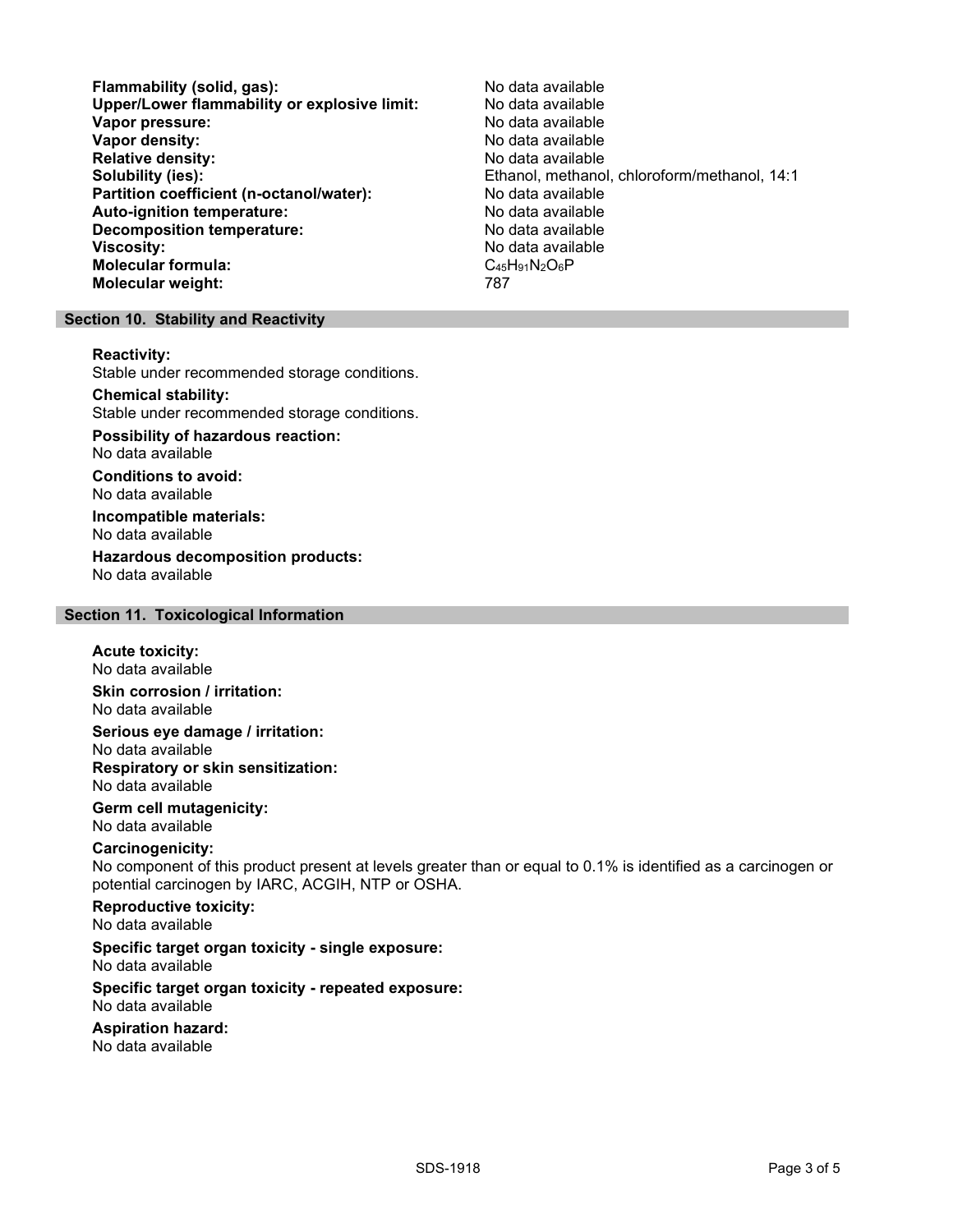# Section 12. Ecological Information

# Toxicity:

No ecological data available for this product. Persistence and degradability: No data available

Bioaccumulative potential: No data available

Bioaccumulation: No data available

Mobility in soil: No data available

Other adverse effects: No data available

## Section 13. Disposal Consideration

#### Disposal methods:

Observe all federal, state and local environmental regulations.

#### Section 14. Transportation Information

| DOT (US)<br><b>UN Number:</b>                       | Not dangerous goods |
|-----------------------------------------------------|---------------------|
| <b>Land Transport ADR/RID</b><br><b>UN Number:</b>  | Not dangerous goods |
| <b>Maritime Transport IMDG</b><br><b>UN Number:</b> | Not dangerous goods |
| <b>Air Transport ICAO/IATA</b><br><b>UN Number:</b> | Not dangerous goods |

#### Section 15. Regulatory Information

#### Product Name CAS Number CAS Number CAS Number

N-Docosanoyl-D-erythro-sphingosylphosphorylcholine example 34359-12-3

# SARA 302 Components:

No chemicals in this material are subject to the reporting requirements of SARA Title III, Section 302.

#### SARA 313 Components:

This material does not contain any chemical components with known CAS numbers that exceed the threshold (De Minimis) reporting levels established by SARA Title III, Section 313.

# SARA 311/312 Hazards:

No 311/312 SARA Hazards

# California Prop. 65 Components:

This product does not contain any chemicals known to State of California to cause cancer, birth, or any other reproductive defects.

#### DSL/NDSL status:

| This product contains the following components that are not on the Canadian DSL nor NDSL lists. |                   |
|-------------------------------------------------------------------------------------------------|-------------------|
| <b>Component</b>                                                                                | <b>CAS Number</b> |
| N-Docosanoyl-D-erythro-sphingosylphosphorylcholine                                              | 94359-12-3        |